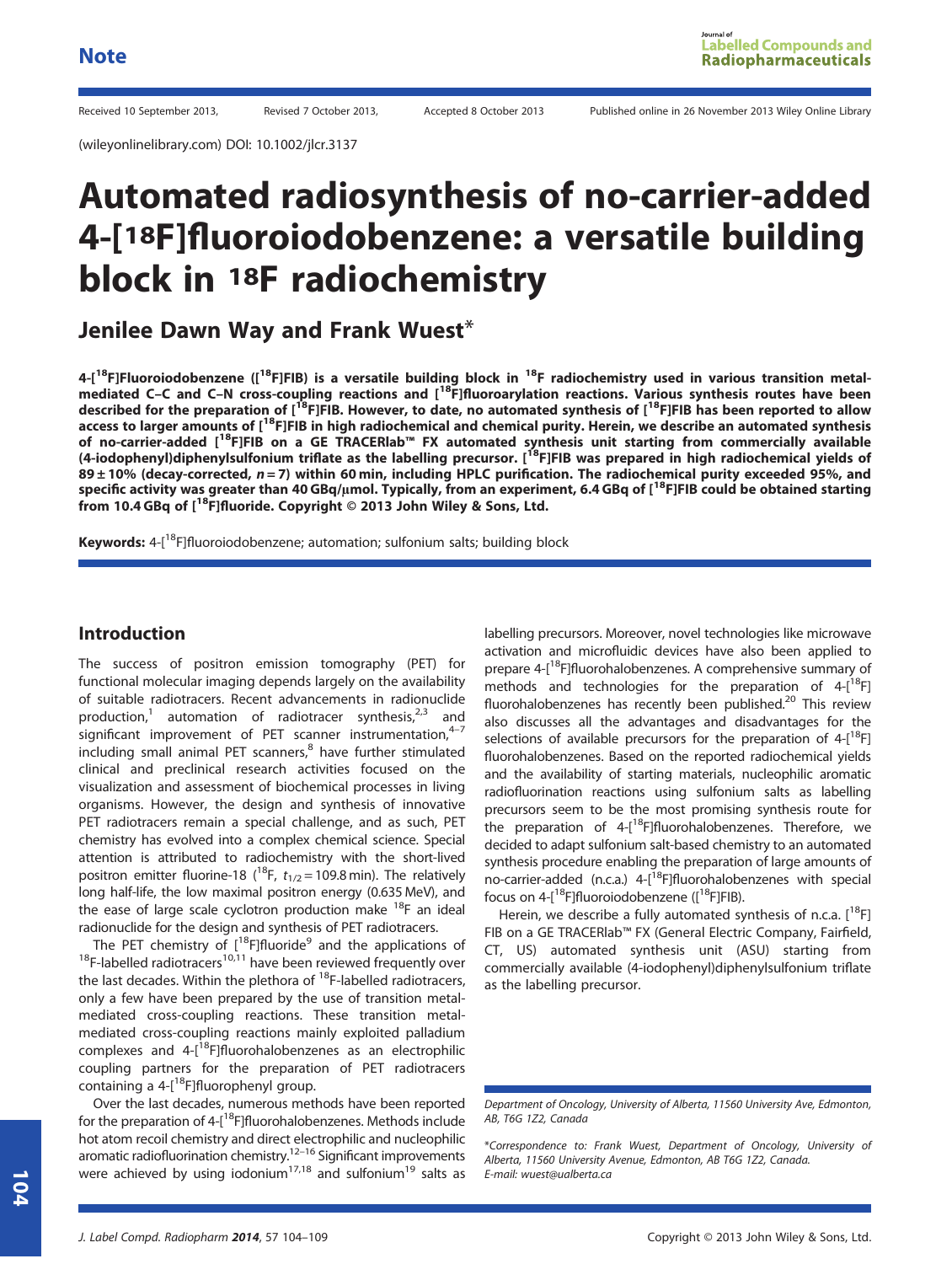# Experimental

#### General

All chemicals used were obtained from Sigma-Aldrich® (St. Louis, MO, US) and used as received without further purification. Water was obtained from a Barnstead Nanopure water filtration system (Barnstead Diamond Nanopure pack organic free RO/DIS, Thermo Scientific™ ( Waltham, MA, US)).

The HPLC purification and analysis of  $^{18}$ F-radiolabelled products were performed using a Phenomenex (Torrance, CA, US) Luna® C18(2) column (100 Å,  $250 \times 10$  mm, 10  $\mu$ m) using gradient elution specific to the given compound (Gilson (Middleton, WI, US) 321 pump, 171 diode array detector, Berthold Technologies Herm LC). Radio-thin layer chromatography (TLC) were performed using either EMD Merck (Darmstadt, Germany) F254 silica gel 60 aluminum-backed TLC plates or Analtech (Newark, DE, US) RP18 with UV254 aluminum-backed TLC plates (Bioscan AR-2000 (Washington, DC, US)). Quantification of radioactive samples during chemistry was achieved using a Biodex Atomlab™ 400 dose calibrator (Shirley, NY, US). Reaction parameters were screened using an IKAMAG® Ret-G stir plate (IKA® Works Inc., (Wilmington, NC, US)) with an oil bath.

#### Preparation of kryptofix 2.2.2. solution

Into a 50 mL volumetric flask,  $K_2CO_3$  (92.3 mg, 668  $\mu$ mol) in water (7.0 mL) is added. Next, kryptofix 2.2.2. (TCI America, (Portland, OR, US)) (500 mg, 1.38 mmol) is added with  $CH<sub>3</sub>CN$  (43.0 mL) to the mark of the flask. The solution is then sealed in an amber vial and stored at 4 °C.

# Manual synthesis of 4-[<sup>18</sup>F]fluoroiodobenzene

The n.c.a. [<sup>18</sup>F]fluoride was produced via the  $^{18}O(p,n)^{18}F$  nuclear reaction from  $[^{18}O]H_2O$  (Rotem Industries Ltd (Mishor, Israel), Hyox oxygen-18 enriched water, min. 98%) on an ACSI TR19/9 Cyclotron (Advanced Cyclotron Systems Inc., Richmond, Canada). Cyclotron-produced [<sup>18</sup>F] fluoride was then trapped on a Waters (Milford, MA, US) Sep-Pak® light QMA anion-exchange cartridge (filled with quaternary ammonium chloride polymer) and eluted off with 86% K(2.2.2.)/K<sub>2</sub>CO<sub>3</sub> (1.5 mL) into a long screw top test tube. This solution was then dried azeotropically with additional CH<sub>3</sub>CN (6 mL) under nitrogen at 95 °C in an oil bath. Once fully dried, the reaction vessel was allowed to cool for 5 min, the labelling precursor (4-iodophenyl)diphenylsulfonium triflate (7 mg) was added in CH3CN (1 mL), and the reactor was sealed. The reaction proceeded for 15 min at 85 °C. Upon completion, the reaction mixture was diluted with water (20 mL) and trapped on a Waters Sep-Pak® tC18 plus light cartridge. The solid phase extraction (SPE) cartridge was then washed with additional water (10 mL), and the final product of  $1^{18}$ FJFIB was eluted off in CH<sub>3</sub>CN (3 mL).

## Fully automated synthesis of  $4-[{}^{18}F]$ fluoroiodobenzene

Radiosynthesis of  $\left[1^8F\right]FIB$  was performed on a GE TRACERIab<sup>™</sup> FX. This ASU was modified in terms of program and hardware (Figure 1).

Synthetic procedure started with the elution of resin-bound cyclotronproduced [<sup>18</sup>F]fluoride from the Waters Sep-Pak® light QMA anion-exchange column into reactor 1 (R1) of the GE TRACERlab™ FX using a solution of 86% K(2.2.2.)/K<sub>2</sub>CO<sub>3</sub> (1.5 mL). [<sup>18</sup>F]Fluoride was dried azeotropically under vacuum under a steady stream of nitrogen at 50 and 95 °C. To dried  $[^{18}F]$ fluoride, (4-iodophenyl)diphenylsulfonium triflate (V3, 10 mg) in CH<sub>3</sub>CN (1 mL) was added and reacted for 15 min at 90 °C. Once the reaction was completed, the mixture was diluted with water (V5, 12 mL) and passed through a Waters Sep-Pak® tC18 plus light cartridge (300 mg). The cartridge was washed with additional water (V6, 10 mL), and  $[^{18}$ FJFIB was eluted off in CH<sub>3</sub>CN (V4, 3.0 mL) into a 20 mL sealed sterile collection vial with a vent needle.

#### HLPC purification of 4-[<sup>18</sup>F]fluoroiodobenzene

The HPLC purification of the crude SPE purified  $[$ <sup>18</sup>FJFIB was performed using a gradient elution as follows: (A: water; B: CH3CN; 0 min 50% B, 8 min 50% B, 21 min 80% B, 33 min 100% B). The flow rate of the system was 3 mL/min, which gave a retention time of approximately 22 min for the [<sup>18</sup>F]FIB product as confirmed with the use of a commercially available reference compound. The radiochemical purity was determined by the area under the peak of interest compared with the rest of the radiochromatogram; the specific activity of  $[18F]$ FIB was calculated against a standard curve as well.

# Results and discussion

#### Optimization of reaction parameters for manual synthesis of 4-[18F]fluoroiodobenzene

Radiosynthesis of  $[18F]FIB$  2 starting from (4-iodophenyl) diphenylsulfonium triflate 1 is depicted in Figure 2. Manual



Figure 1. Scheme of the automated synthesis unit for the synthesis of  $4-[^{18}F]$ fluoroiodobenzene.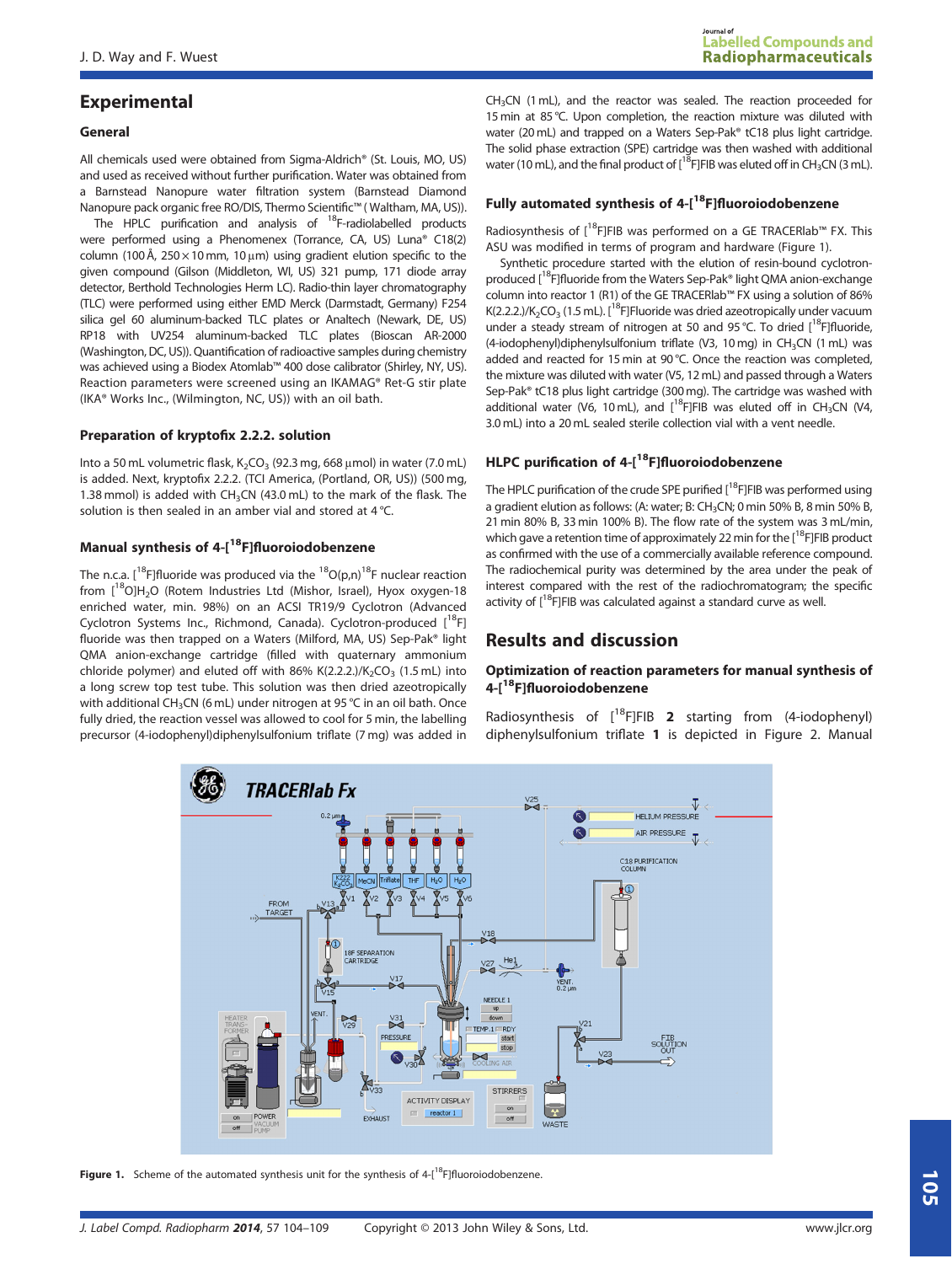

Figure 2. Synthetic procedure for the radiosynthesis of  $4-[18]$ fluoroiodobenzene 2.

syntheses were performed to optimize reaction conditions by screening various reaction parameters (solvent, temperature, synthesis time, and precursor concentration) and SPE methods aimed at increasing the radiochemical yield and radiochemical purity of  $[$ <sup>18</sup>F]FIB 2 and decreasing the amount of inevitably formed by-product  $[^{18}F]$ fluorobenzene 3.

## Influence of solvent on radiosynthesis of  $4$ - $1^18$ Flfluoroiodobenzene

Based on the publication of Linjing et al.<sup>19</sup> as a general guide, the following solvents were tested for the synthesis of solvents of  $[^{18}F]FIB:$  acetonitrile (CH<sub>3</sub>CN), toluene, dioxane, N,Ndimethylformamide (DMF), and THF. The labelling precursor (4-iodophenyl)diphenylsulfonium triflate 1 was only poorly soluble in toluene, THF and dioxane. Only CH<sub>3</sub>CN and DMF proved to be suitable solvents for (4-iodophenyl)diphenylsulfonium triflate 1. Results of using DMF (Figure 3a/3b) and  $CH<sub>3</sub>CN$ (Figure 3c/3d) as solvents for the synthesis of  $[18F]FIB$  are depicted as respective radio-HPLC and ultraviolet (UV) traces of the reaction mixture (Figure 3). The reaction in both solvents proceeded with a comparable 40% radiochemical yield. However, radiochemical purity of  $[18F]FIB$  in the reaction mixture was higher in CH<sub>3</sub>CN (91%) compared with that of using DMF as the solvent (70%).

Also, the UV traces as determined by HPLC (displayed in the right panels) clearly demonstrate that there are more possible contaminants pushed near the retention time of the peak of interest in DMF as the solvent versus  $CH<sub>3</sub>CN$ . Overall,  $CH<sub>3</sub>CN$ was chosen to be the solvent of choice, and it was used in all further experiments.

## Influence of temperature on radiosynthesis of  $4-[$ <sup>18</sup>F]fluoroiodobenzene

The reaction between (4-iodophenyl)diphenylsulfonium triflate 1 and n.c.a.  $[$ <sup>18</sup>F]fluoride requires elevated temperatures. However, at an elevated temperature, significant amounts of nonradioactive by-products were present in the reaction mixture. Careful testing of reaction temperature on the radiochemical yield and formation of nonradioactive by-products is necessary. Various reaction temperatures were tested to determine their influence on radiochemical yield and the formation of nonradioactive



Figure 3. (a-d) Comparison of N,N-dimethylformamide and CH<sub>3</sub>CN as solvents for the radiolabelling of (4-iodophenyl)diphenylsulfonium triflate 1 with no-carrier-added <sup>8</sup>F]fluoride.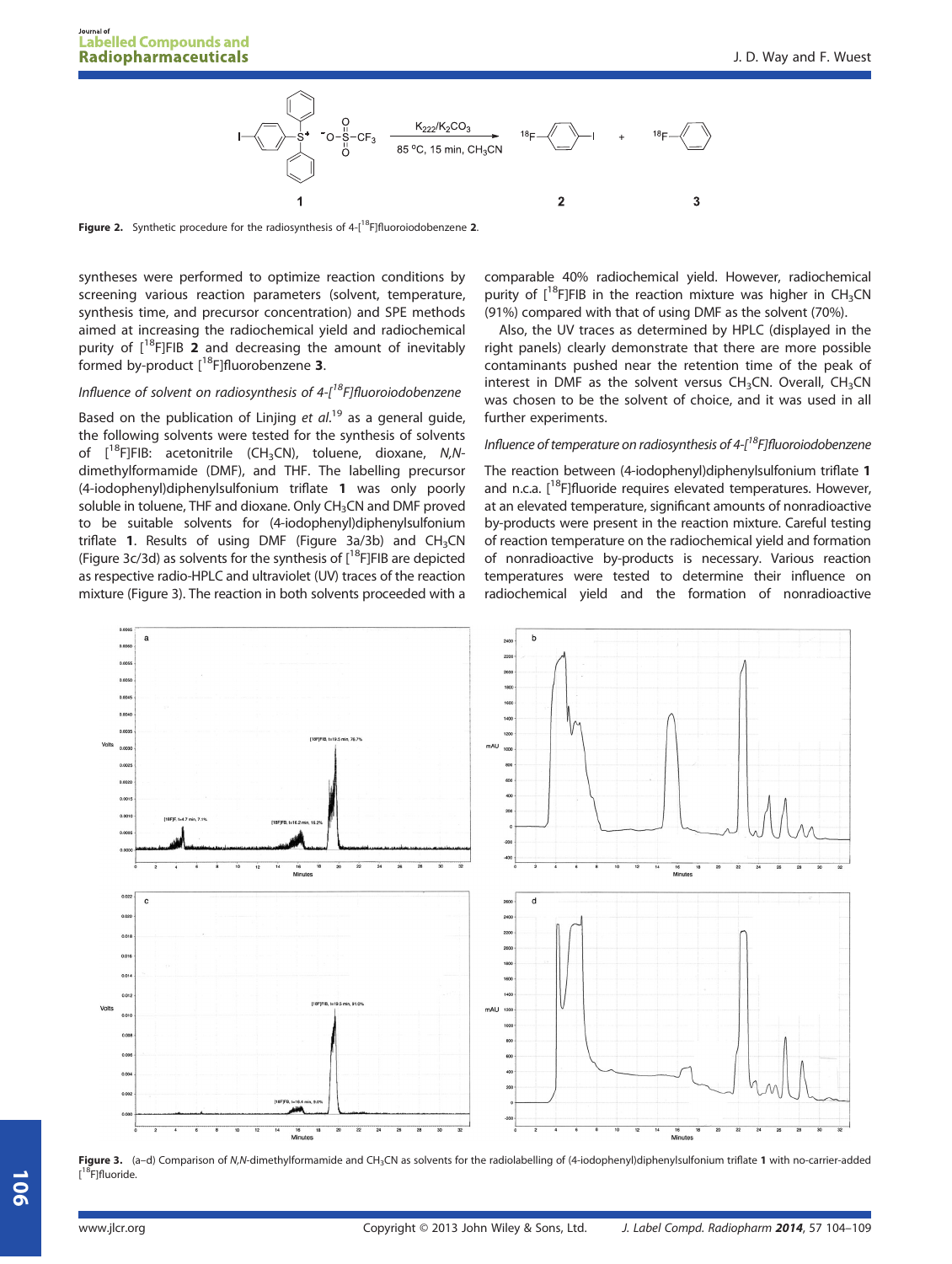by-products as represented by their respective HPLC profiles. The results are summarized in Figure 4a.

Reaction temperature of 70°C resulted in only low radiochemical yields of 1–2%. Radiochemical yields increased significantly at elevated temperatures of 85 (61%) to 120 °C (44%). However, only the reaction temperature of 85 °C gave sufficient radiochemical yields while showing low amount of nonradioactive by-products in the UV trace of the HPLC trace. Therefore, a reaction temperature of 85 °C was used for further optimization of reaction conditions.

#### Influence of reaction time on radiosynthesis of 4-[<sup>18</sup>F]fluoroiodobenzene

All reactions were performed at 85 °C using different reaction times varying from 5 to 30 min. At each time point, aliquots of the reaction mixture were taken and analyzed via radio-TLC with 50% EtOAc/hexane as the solvent to develop TLC plates. As shown in Figure 4b, no significant improvement of radiochemical yield was observed at reaction times longer than 15 min.

#### Influence of labelling precursor amount on radiosynthesis of  $4-[^{18}F]$ fluoroiodobenzene

After the optimization of reaction temperature, solvent, and reaction time, the needed amount of the labelling precursor 1 was tested using the reaction conditions of 85 °C in CH<sub>3</sub>CN for 15 min. Progress of the reaction was monitored using radio-TLC. Results are summarized in Figure 4c.

Results in Figure 4c indicate that 5 to 7 mg of the labelling precursor 1 provided sufficient radiochemical yields of  $[^{18}F]FIB$ (50–59%). Further increases in the mass of sulfonium salt 1 did not result in significantly higher radiochemical yields. To reduce the amount of potential cold contaminations in the reaction mixture, a labelling precursor amount of 5–7 mg seems to be optimal.

Influence of solid phase extraction cartridges on radiosynthesis of 4- $I<sup>18</sup>F$ Ifluoroiodobenzene

Four different SPE cartridges were tested for their ability to retain and purify  $[$ <sup>18</sup>F]FIB. SPE cartridges tested included Mackerey-Nagel (Düren, Germany) Chromafix® HR-P (M), Phenomenex Strata® C18-U (500 mg), Waters Sep-Pak® tC18 plus light, and Waters Sep-Pak® C18 plus light.

All cartridges gave comparable results, and we decided to use Waters Sep-Pak® tC18 plus light cartridges for further experiments.

#### Summary of optimized reaction parameters for the manual synthesis of  $4-[$ <sup>18</sup>F]fluoroiodobenzene

Optimal reaction conditions resulted in the following manual radiosynthesis of [18F]FIB. Radiosynthesis of [18F]FIB was performed using (4-iodophenyl)diphenylsulfonium triflate as the labelling precursor (7 mg) in  $CH<sub>3</sub>CN$  (1 mL) at a temperature of 85 °C for 15 min. Application of these reaction conditions afforded  $[$ <sup>18</sup>F]FIB in 41 ± 9% decay-corrected radiochemical yields after SPE and HPLC purification within a total synthesis time of over a  $64 \pm 4$  min (n = 17). Radiochemical purity was greater than 99%. In a typical experiment, 235 MBq of  $[^{18}F]FIB$ was prepared starting from 850 MBq of n.c.a.  $[^{18}F]$ fluoride. These optimized reaction parameters are very similar to that of Linjing et  $al^{16}$  and provide confirmation that  $\left[{}^{18}F\right]F$ IB can be produced selectively and sufficiently over  $[^{18}F]$ fluorobenzene as byproduct. Moreover, application of HPLC purification afforded [<sup>18</sup>F]FIB in high radiochemical and chemical purity suitable for subsequent reactions like transition metal-mediated crosscoupling reactions.

#### Automated synthesis of 4-[18F]fluoroiodobenzene

Reaction conditions from optimized manual synthesis were directly transferred to the GE TRACERlab FX fully ASU. Radiosynthesis of



Figure 4. (a–c) Influence of reaction temperature (n = 3), reaction time (n = 3), and concentration of labelling precursor 1 (n = 1) on radiochemical yield<sup>a</sup> of 4-[<sup>18</sup>F] fluoroiodobenzene.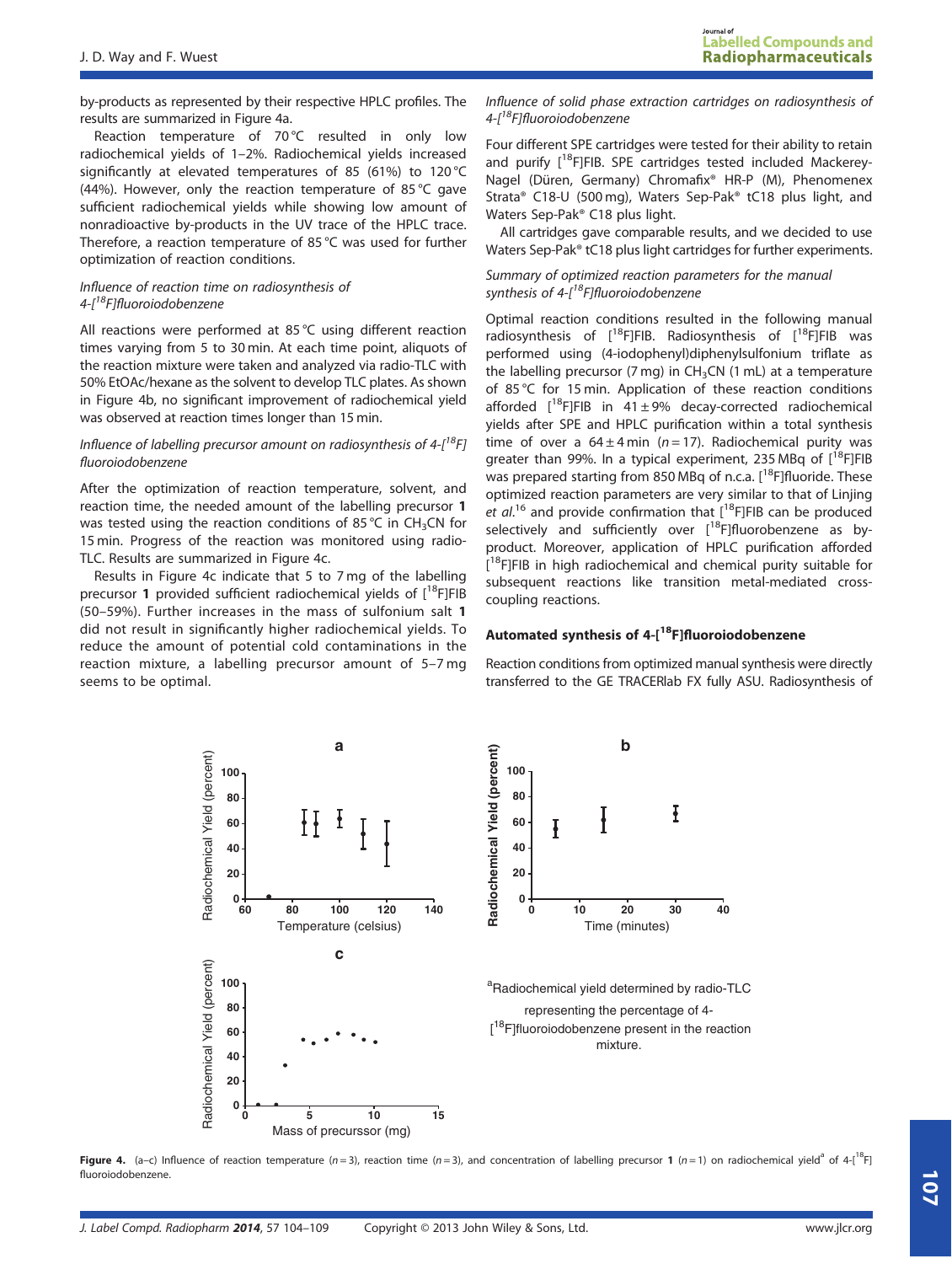

Figure 5. HPLC trace of reaction mixture of 4-[<sup>18</sup>F]fluoroiodobenzene synthesis in an automated synthesis unit. This figure is available in colour online at wileyonlinelibrary.com/journal/jlcr



Figure 6. HPLC purified 4-[<sup>18</sup>F]fluoroiodobenzene with co-injection of [<sup>19</sup>F]fluoroiodobenzene. This figure is available in colour online at wileyonlinelibrarycom/journal/jlcr

[<sup>18</sup>F]FIB in the ASU gave comparable results as found for the manual synthesis. The reaction temperature was slightly increased to 90 °C because larger amounts of nonreacted  $\left[^{18}F\right]$ fluoride were found in the reaction mixture, when a reaction temperature of 85 °C was applied. In summary, the ASU synthesis provided  $[^{18}F]$ FIB in decay-corrected radiochemical yields of  $89 \pm 10\%$  (n = 7) within a reaction time of  $59 \pm 2$  min including HPLC purification. Radiochemical purity was  $97 \pm 3$ %. Specific activity of  $[18$ F]FIB was greater than 40 GBq/μmol. In a typical ASU synthesis, 6.4 GBq of  $\left[ \text{^{18}F}\right]$ FIB could be prepared from 10.4 GBq of n.c.a.  $\left[ \text{^{18}F}\right]$ fluoride.

# HPLC purification of 4-[<sup>18</sup>F]fluoroiodobenzene

Purification was completed as described in the experimental section, eluting  $\left[1^8F\right]FIB$  at 22 min as shown in Figure 5. Co-injection with cold reference compound as displayed in Figure 6 confirmed the identity of  $[18$ F]FIB.

# Conclusions

A fully automated synthesis for the production of  $[^{18}F]FIB$  has been developed from a commercially available precursor material. Automated synthesis resulted in reliable, very high radiochemical yields of  $[$ <sup>18</sup>F]FIB within 60 min including HPLC purification. HPLC purification of [<sup>18</sup>F]FIB was also fully optimized to allow for the synthesis of highly radiochemically and chemically pure radiotracer. Application of ASU-based synthesis of  $[18F]$ FIB provides large quantities of this  $18F$ -building block

suitable for a broad variety of different buildup syntheses, including transition metal-mediated cross-coupling reactions.

# Acknowledgements

The authors would like to thank John Wilson, David Clendening, and Blake Lazurko from the Edmonton PET Center for radionuclide production and excellent technical support. We also gratefully acknowledge the Dianne and Irving Kipnes Foundation and the National Science and Engineering Research Council of Canada (NSERC) for supporting this work.

# Conflict of Interest

The authors did not report any conflict of interest.

## References

- [1] S. M. Qaim. Cyclotron production of medical radionuclides. In Handbook of Nuclear Chemistry, Vol. 4, (Eds: A. Vertes, S. Nagy, Z. Klencsar), Radiochemistry and Radiopharmaceutical Chemistry in Life Science. Kluwer Academic Publishers, 2003, pp. 47–79.
- [2] R. Krasikova, Ernst Schering Res. Found. Workshop 2007, 62, 289-316.
- [3] S. Y. Lu, V. W. Pike, Ernst Schering Res. Found. Workshop 2007, 62, 271–287.
- [4] T. M. Blodgett, C. C. Meltzer, D. W. Townsend, Radiology 2007, 242, 360–385.
- [5] S. Surti, A. Kuhn, M. E. Werner, A. E. Perkins, J. Kolthammer, J. S. Karp, J. Nucl. Med. 2007, 48, 471–480.